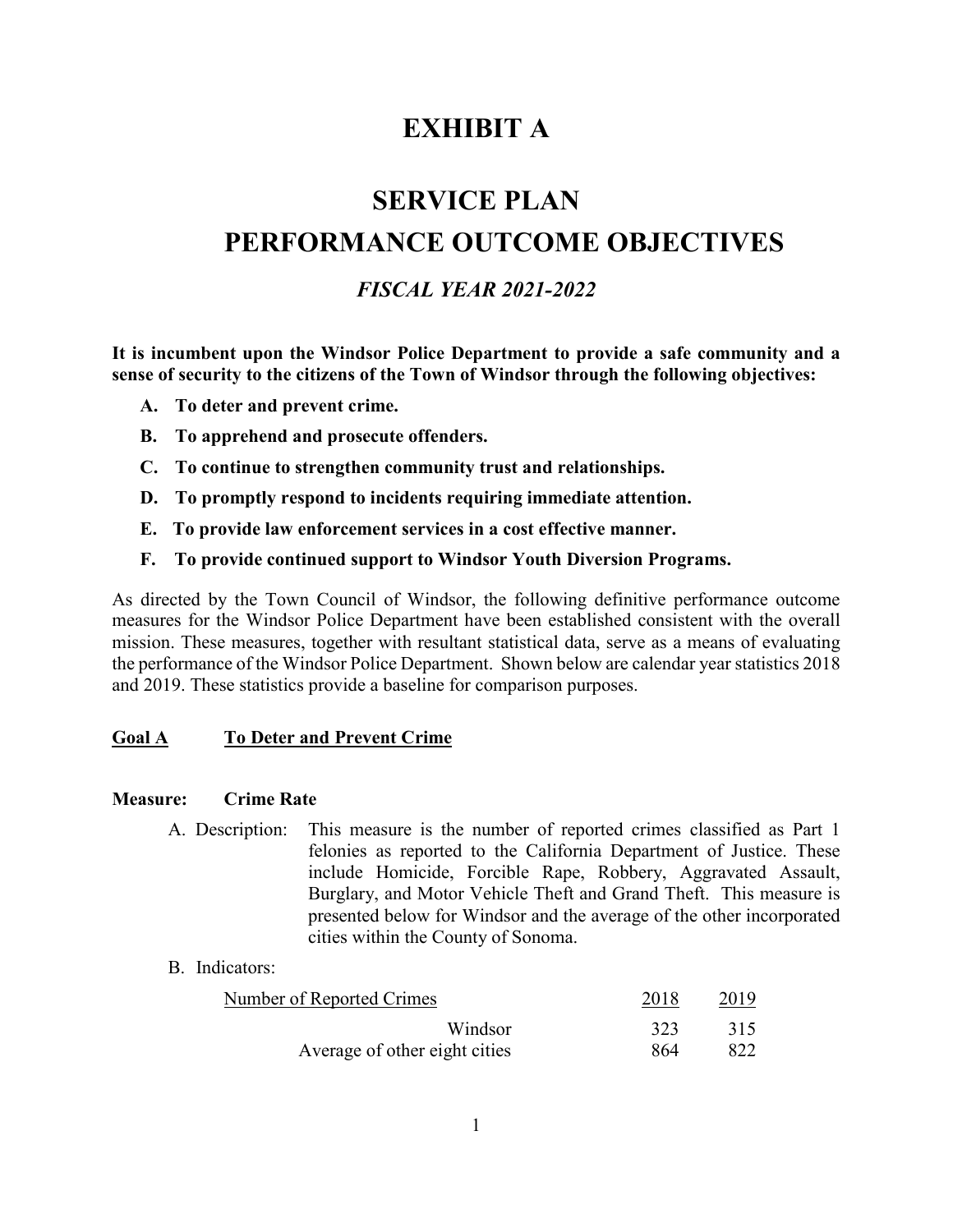|              | Rate per 10,000 population                                                                                                  | 2018 | 2019 |
|--------------|-----------------------------------------------------------------------------------------------------------------------------|------|------|
|              | Windsor                                                                                                                     | 113  | 110  |
|              | Average of other eight cities                                                                                               | 197  | 185  |
| C. Analysis: | Windsor experienced a 2% decrease in reported crimes in 2019.<br>Windsor is 50% below the county's per capita average rate. |      |      |
|              | D. Benchmark: At or below the Sonoma County average rate.                                                                   |      |      |

E. Conclusion: Windsor is exceeding its performance measure.

# **Goal B To Apprehend and Prosecute Offenders**

**Measure: Arrest clearance rates for California Crime Index major crimes.**

| A. Description: | Arrest clearance rate means the reported crime was cleared by arrest<br>or prosecution. This figure includes Part 1 crimes and petty theft.                                          |      |      |  |
|-----------------|--------------------------------------------------------------------------------------------------------------------------------------------------------------------------------------|------|------|--|
| B. Indicator:   | Clearance Rate                                                                                                                                                                       | 2018 | 2019 |  |
|                 | Windsor                                                                                                                                                                              |      |      |  |
|                 | <b>Violent Crimes</b>                                                                                                                                                                | 74%  | 75%  |  |
|                 | <b>Property Crimes</b>                                                                                                                                                               | 25%  | 31%  |  |
|                 | Average of other eight cities                                                                                                                                                        |      |      |  |
|                 | <b>Violent Crimes</b>                                                                                                                                                                | 78%  | 76%  |  |
|                 | <b>Property Crimes</b>                                                                                                                                                               | 18%  | 23%  |  |
| C. Analysis:    | Windsor is currently 1% below the county average in clearing<br>reported violent crimes and 29% above average in clearing property<br>crimes by arrest of the responsible person(s). |      |      |  |
| D. Benchmark:   | At the county average.                                                                                                                                                               |      |      |  |
| E. Conclusion:  | Windsor is achieving its performance measure.                                                                                                                                        |      |      |  |
|                 |                                                                                                                                                                                      |      |      |  |

#### **Goal C To Continue to Strengthen Community Trust and Relationships.**

#### **Measure:** A. Building on Trust and Legitimacy B. Continue to Embrace Social Media and Technology C. Community Policing and Crime Prevention

The Police Department also continues to network and work cooperatively with businesses, community based organizations, and other government agencies in order to preserve the overall quality of life in the Town of Windsor. The Police Department will also encourage opportunities for officers, youth, and other community members to interact in more open and constructive dialogue through non-enforcement activities such as the following: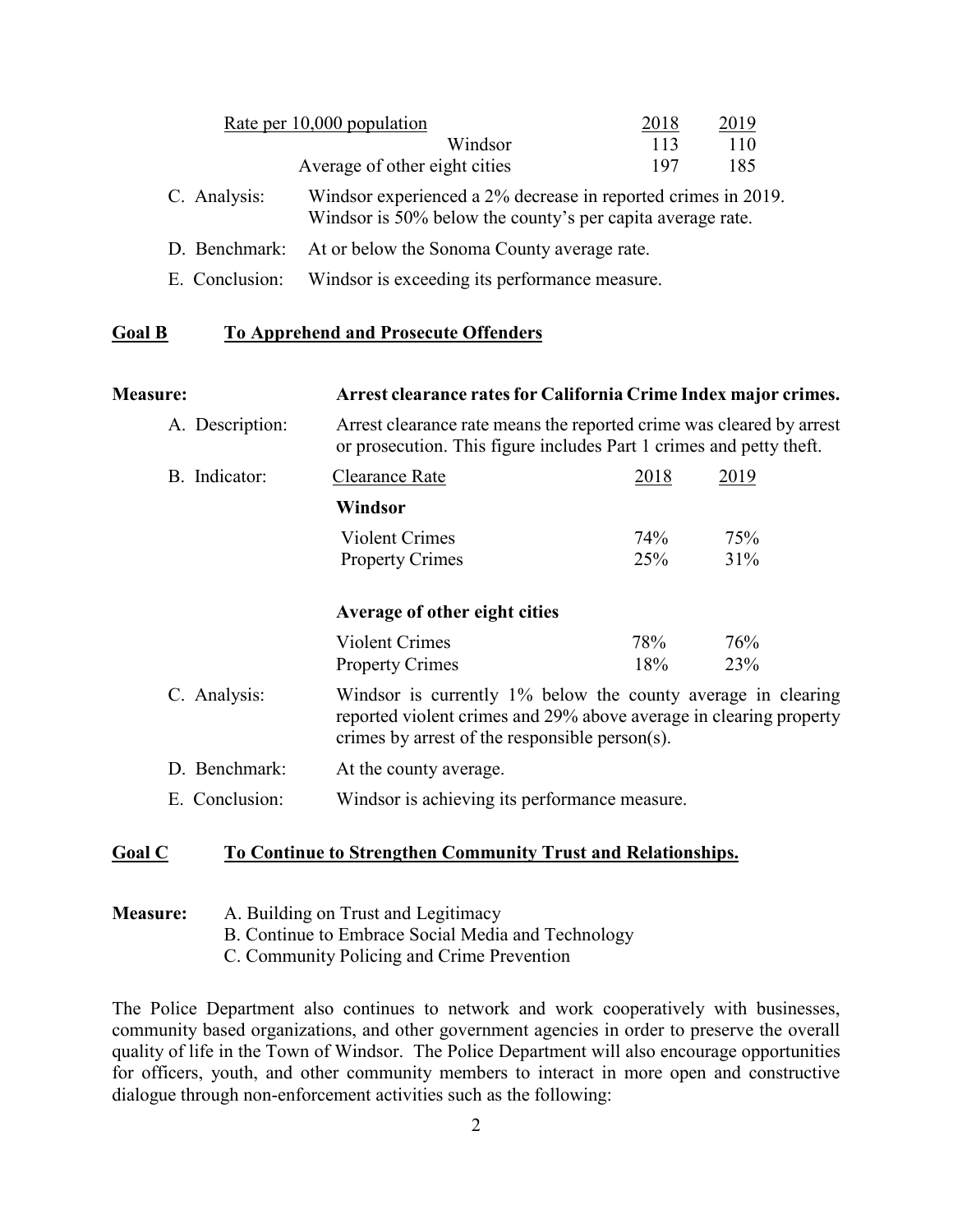- Encouraging participation in community events
- Offering officers opportunities to mentor youth
- Officers serving as community coaches for youth sports
- Maintain the Police Explorer Program. The program offers young adults a personal awareness of the criminal justice system through training, practical experiences, competition and other activities. Additionally, the program promotes personal growth through character development, respect for the rule of law, physical fitness, good citizenship and patriotism.
- Maintain the Volunteers in Policing Program. Volunteers in Police Service is a locallydriven Citizen Corps program that allows community members to offer their time and talents to their local law enforcement agency.
- Community meetings to provide a forum for public discussion focusing on specific quality of life issues and to help determine Citizen Perception of the maintenance of order and resolution of conflict within the Town.
- Continue to use Social Media for community outreach to strengthen police-community relations, enhance services, and prevent and solve crimes.

The Police Department will continue to participate in the "Safe Medicine Disposal Project," which is a partnership between local agencies, pharmacies and law enforcement officers to safely dispose unwanted medications, prevent overdoses and protect the environment. It is a popular program with our community.

#### **Goal D To Promptly Respond to Incidents Requiring Immediate Attention**

| <b>Measure:</b> | <b>Response Time</b> |  |
|-----------------|----------------------|--|
|                 |                      |  |

| A. Description: | Average response time to "priority one" calls. These calls |
|-----------------|------------------------------------------------------------|
|                 | are classified as serious crimes in progress.              |

- B. Indicator: 2018 2019
	- 00:5:35 00:5:32
- C. Analysis: This figure includes the time it takes the call taker to accept the call and then for the dispatcher to dispatch a deputy. The actual travel time for a deputy to get on scene of an emergency is usually less than 3.5 minutes.
- D. Benchmark: The acceptable range is 6-8 minutes based on a sampling of like cities within the League of California Cities.
- E. Conclusion: Windsor is exceeding the benchmark.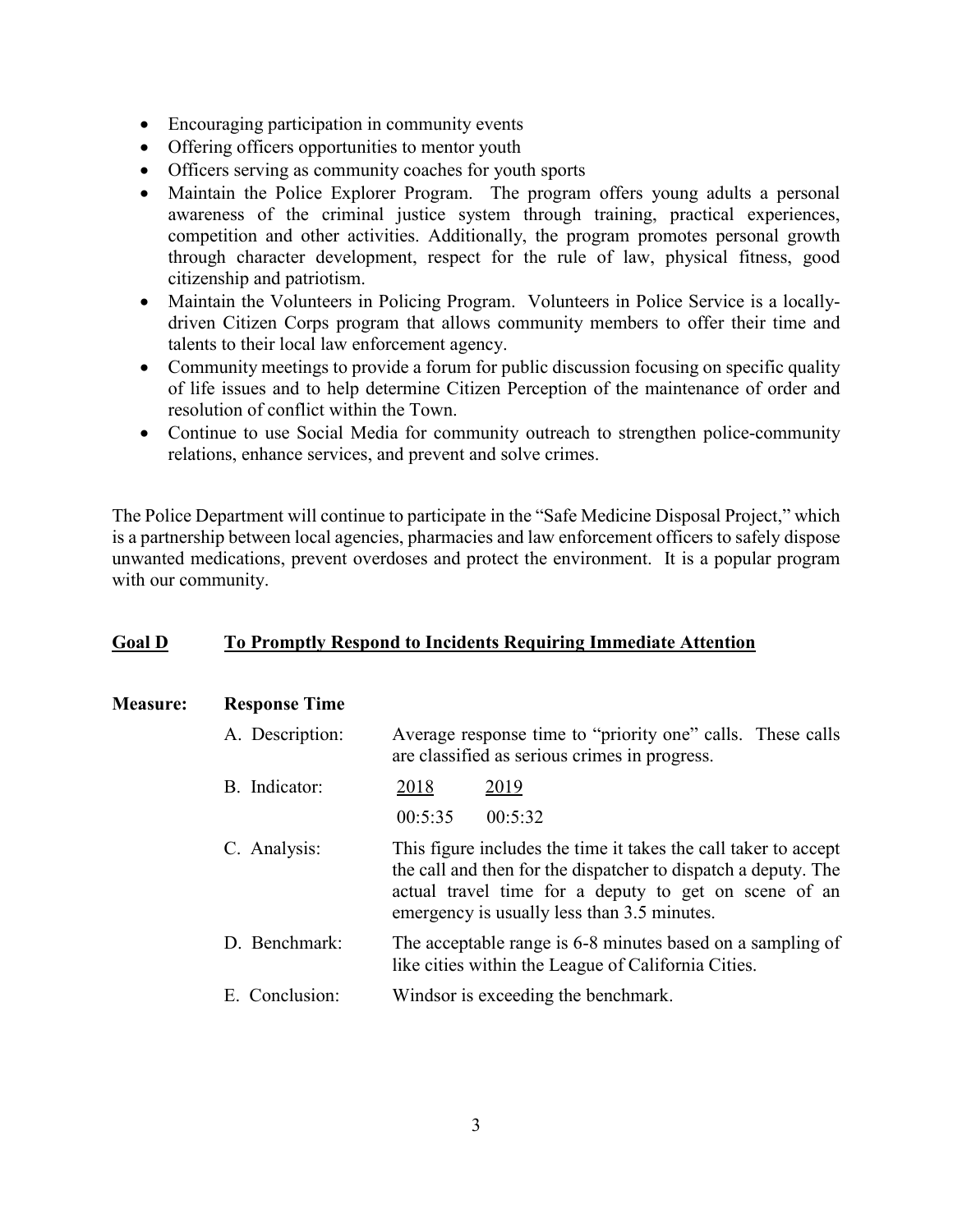#### **Goal E To Provide Law Enforcement Services in a Cost Effective Manner.**

| <b>Measure:</b> | Cost per citizen for law enforcement services. |                                                                                                                                                                                            |                                                                                                                  |  |  |  |
|-----------------|------------------------------------------------|--------------------------------------------------------------------------------------------------------------------------------------------------------------------------------------------|------------------------------------------------------------------------------------------------------------------|--|--|--|
|                 | A. Description:                                | Sonoma County Municipalities-Law Enforcement cost per<br>citizen.                                                                                                                          |                                                                                                                  |  |  |  |
|                 | B. Indicator:                                  | <b>Estimated Cost per Citizen FY 19/20</b>                                                                                                                                                 |                                                                                                                  |  |  |  |
|                 |                                                | Cloverdale                                                                                                                                                                                 | \$452                                                                                                            |  |  |  |
|                 |                                                | Cotati                                                                                                                                                                                     | \$484                                                                                                            |  |  |  |
|                 |                                                | Healdsburg                                                                                                                                                                                 | \$494                                                                                                            |  |  |  |
|                 |                                                | Petaluma                                                                                                                                                                                   | \$299                                                                                                            |  |  |  |
|                 |                                                | <b>Rohnert Park</b>                                                                                                                                                                        | \$431                                                                                                            |  |  |  |
|                 |                                                | Santa Rosa                                                                                                                                                                                 | \$375                                                                                                            |  |  |  |
|                 |                                                | Sebastopol                                                                                                                                                                                 | \$544                                                                                                            |  |  |  |
|                 |                                                | Sonoma                                                                                                                                                                                     | \$488                                                                                                            |  |  |  |
|                 |                                                | <u>Average</u>                                                                                                                                                                             | \$445                                                                                                            |  |  |  |
|                 |                                                | Windsor                                                                                                                                                                                    | \$276                                                                                                            |  |  |  |
|                 | C. Analysis:                                   |                                                                                                                                                                                            | Windsor's budget for law enforcement services is 46%<br>below the average of other Sonoma County municipalities. |  |  |  |
|                 | D. Benchmark:                                  | Windsor's budget for law enforcement services while under<br>contract with the Sonoma County Sheriff's Office should<br>remain below the average of other Sonoma County<br>municipalities. |                                                                                                                  |  |  |  |

#### E. Conclusion: Windsor is exceeding its performance measure.

# **Goal F To provide continued support to Windsor Youth Diversion Programs**

We continue to have a strong partnership with our schools through programs such as our School Resource Officer, Every 15 Minutes, and Windsor Youth and Family Services.

The Windsor Youth and Family Services program (WYFS) was founded in 1994 by Support Our Students Counseling Services(SOS), a community-based organization. WYFS is a youth diversion program that consists of a partnership between the Windsor Police Department, the Windsor School District, and the Town of Windsor. The WYFS program provides services to juveniles in Windsor who have had negative or corrective interactions with law enforcement personnel, and/or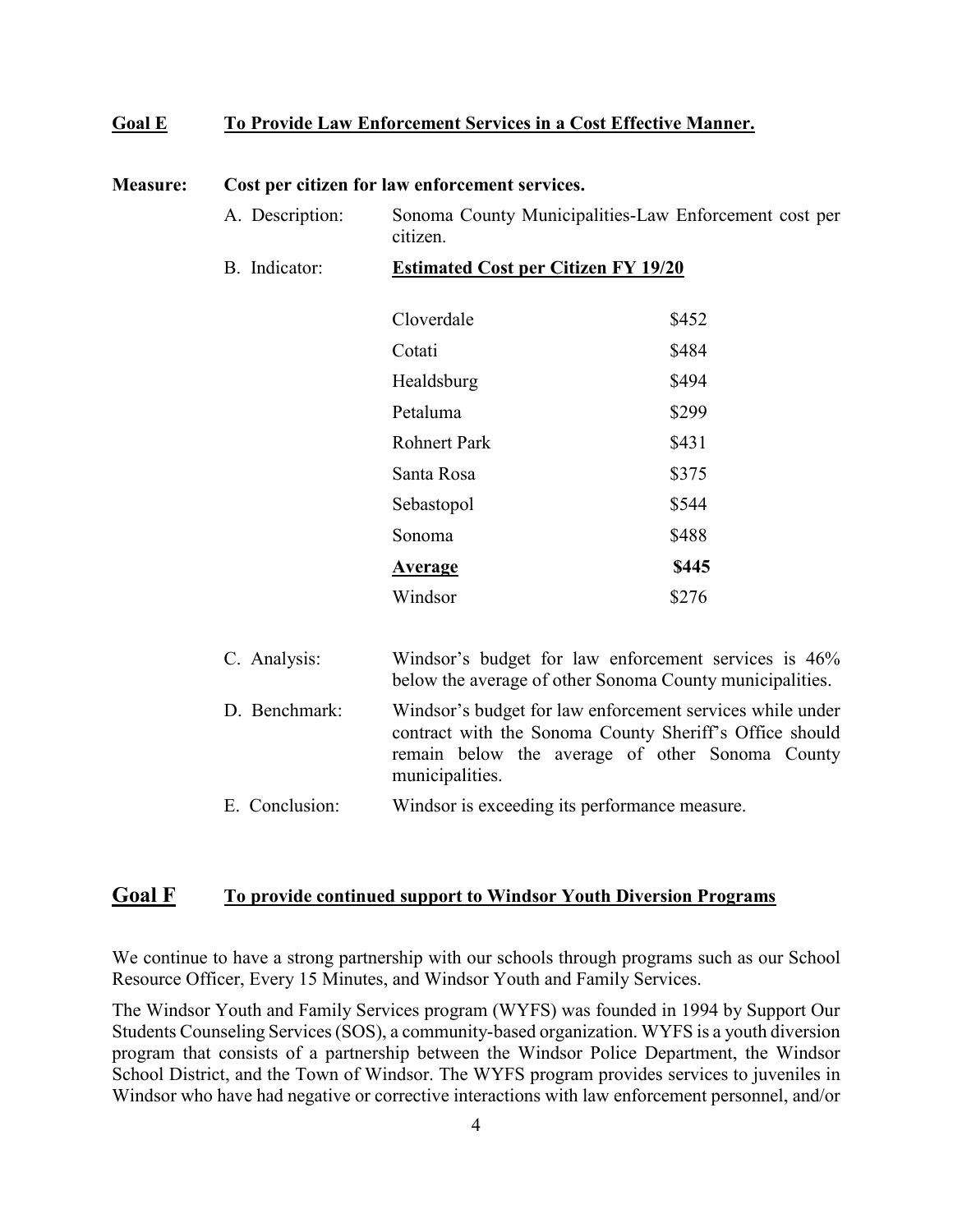school administration staff. The objective of the program is to work within current justice systems to effectively minimize negative law enforcement encounters among juveniles in Windsor, and to divert youth from advancing into the juvenile justice system. Referrals to WYFS are generated by the Windsor Police Department and school administration staff. Youth receive services based on their offense or identified needs including gang prevention education, drug and alcohol citation diversion, low risk citation diversion, anger management groups, Girl's Circle groups, bullying prevention education, individual counseling, and diversion counseling. Short-term individual, family, and group counseling are also offered. Evidence based programs are delivered to youth and families depending on need, including restorative justice, Cognitive Behavior Therapy, Motivational Interviewing, Solution-Focused Brief Therapy, and Interpersonal Psychotherapy

The Windsor Police Department believes this program and the services it provides is a much needed component in the effort to prevent school violence, bullying, youth drug and alcohol abuse and various other negative youth behavior. We believe it is our responsibility as a community to make the community and our schools a safe and supportive climate for our youth, our future generation.

# **SUMMARY**

.

Windsor residents continue to pay the lowest per capita costs for law enforcement services in Sonoma County. Town residents also continue to enjoy the lowest per capita crime rate (Part I crimes) in the County. High priority requests for service continue to be answered well below the standard established by the California League of Cities.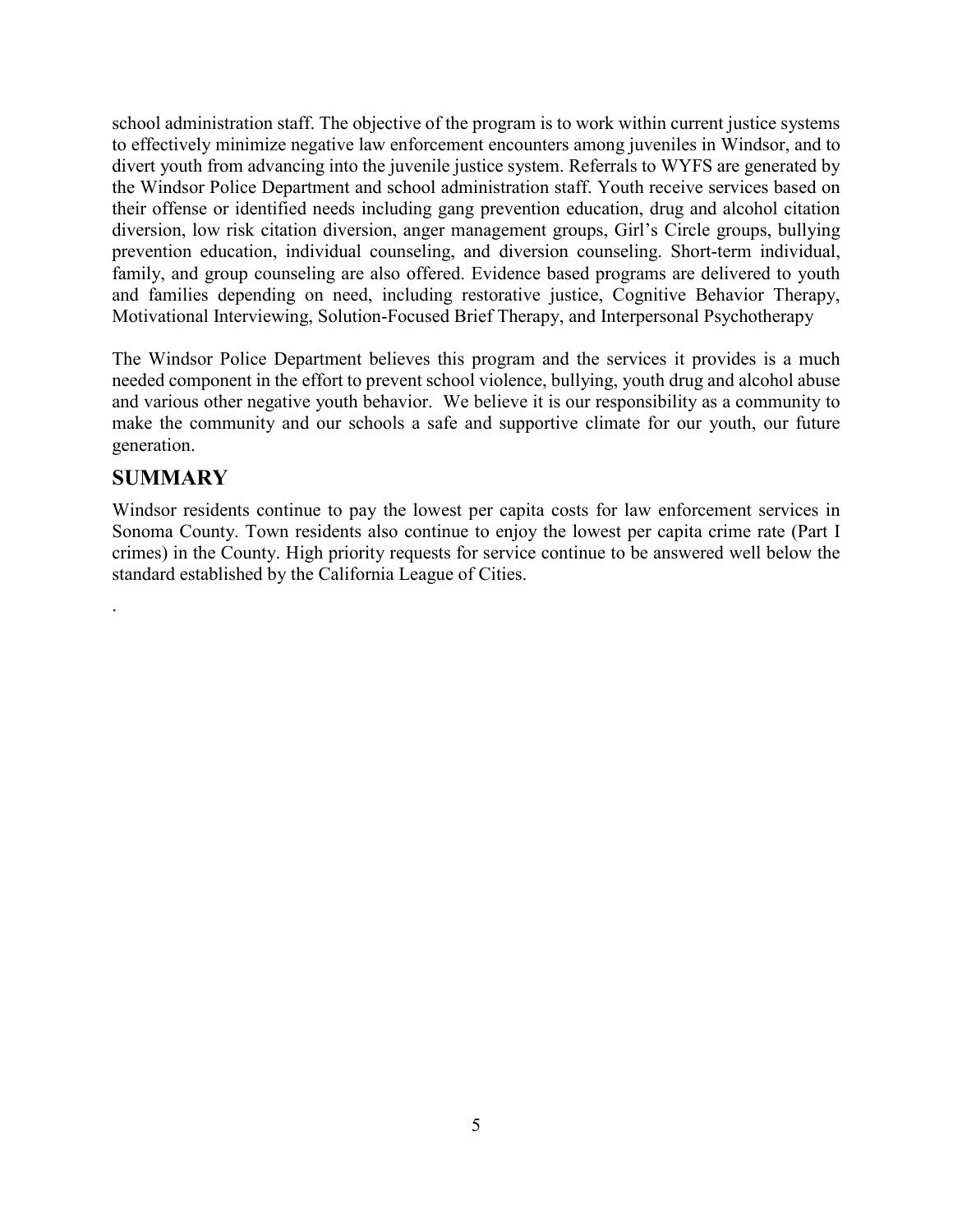# **EXHIBIT B**

# **SERVICE PLAN ESTIMATED COST BREAKDOWN**

# *FISCAL YEAR 2021/2022*

This Exhibit lists the estimated costs for performance of services required under the Agreement between the Town of Windsor and the Sonoma County Sheriff's Office for law enforcement services. These costs are approximately a 2.7% increase from the previous year.

| Salaries and Benefits                                         | 6,587,481.84 |
|---------------------------------------------------------------|--------------|
| Services and Supplies                                         | 194,601.11   |
| <b>Less Estimated POST Revenue</b>                            | $-200.00$    |
| <b>Less Estimated Security Patrol Fees</b>                    | $-25,080.00$ |
| <b>Less Estimated Grant Reimbursement</b>                     | 0.00         |
| Less Misc or Donations                                        | 0.00         |
| Subtotal                                                      | 6,756,802.95 |
| Department Overhead - 24.76% applied to Salaries and Benefits | 1,631,060.50 |
|                                                               |              |

**8,387,863.45**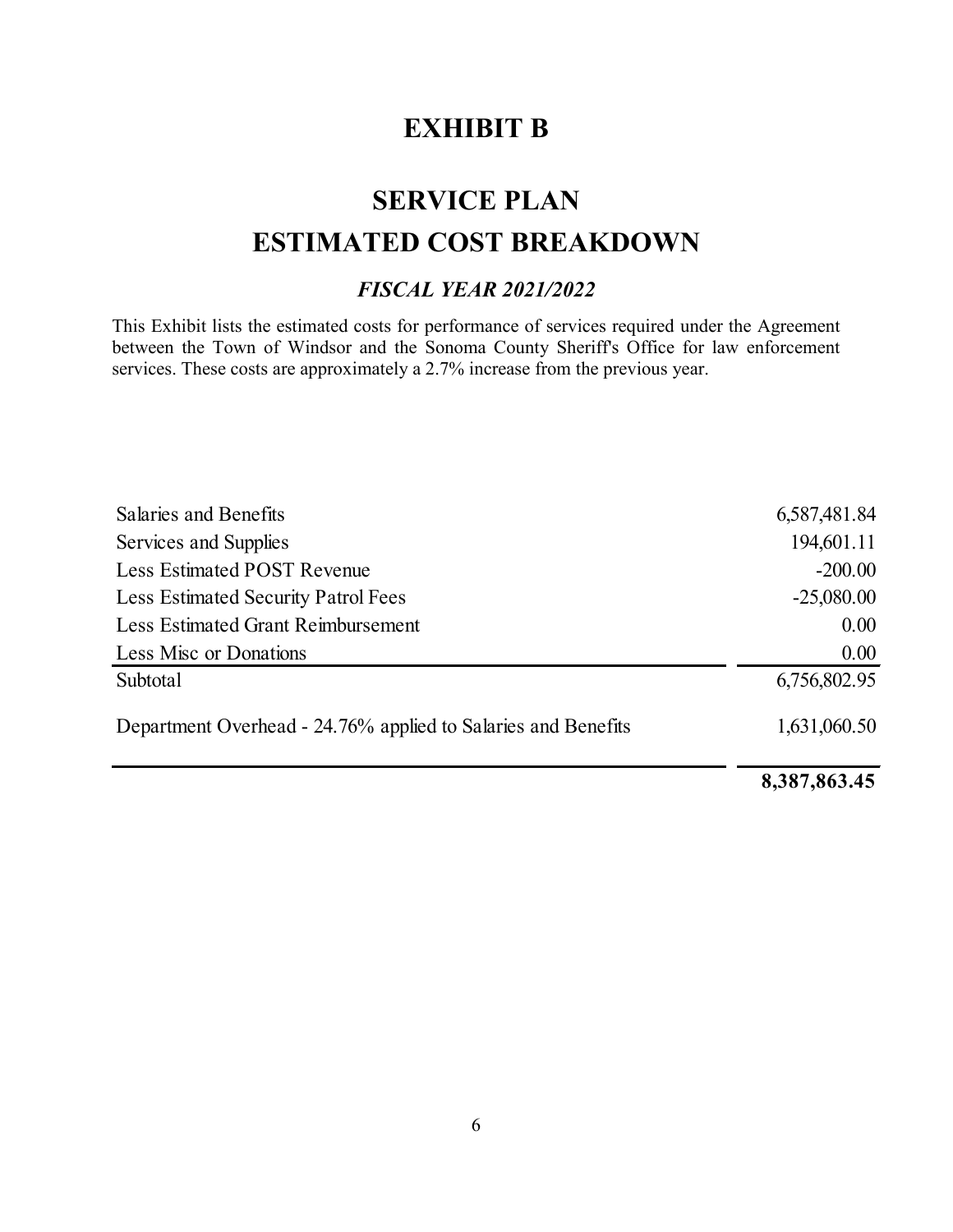# **EXHIBIT C**

# **SERVICE PLAN STAFFING AND OPERATIONS**

# *FISCAL YEAR 2021/2022*

This Service Plan is intended to provide a complete description of the structure and operation of the Windsor Police Department. The Plan is comprised of the following sections that are attached hereto and made a part hereof:

|                  | <b>Section 1</b> Staffing Level                       |
|------------------|-------------------------------------------------------|
| <b>Section 2</b> | <b>Staffing Schedules</b>                             |
| <b>Section 3</b> | <b>Position Descriptions</b>                          |
|                  | <b>Section 4</b> Program Descriptions                 |
|                  | <b>Section 5 Training Requirements</b>                |
|                  | <b>Section 6</b> Vehicle Requirements                 |
|                  | <b>Section 7</b> Miscellaneous Equipment Requirements |
|                  |                                                       |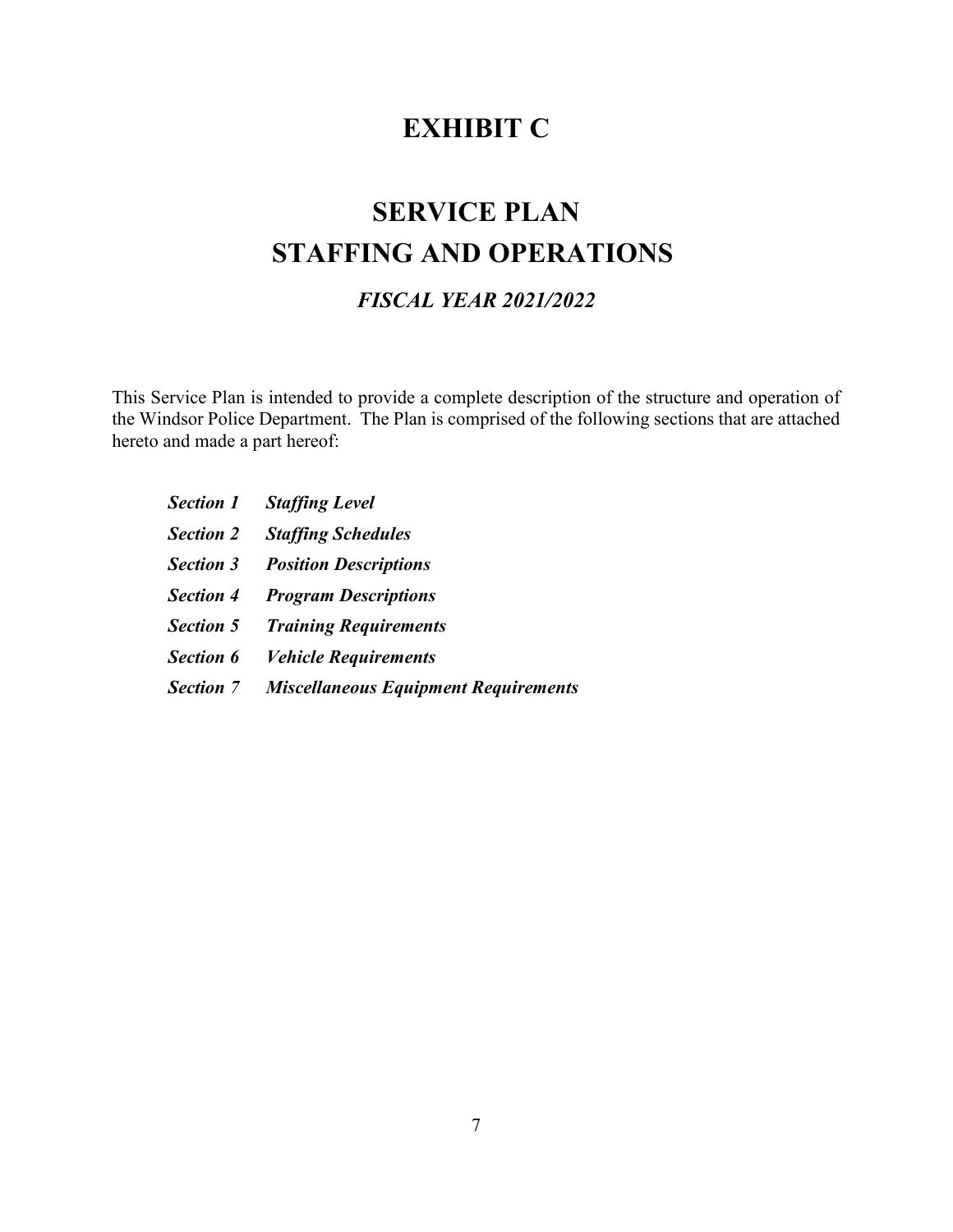# **SECTION 1 - STAFFING LEVELS**

The staffing allocation for the Windsor Police Department is as follows:

|                                   | Number of<br><b>Full-Time</b>                |
|-----------------------------------|----------------------------------------------|
| <b>Position</b>                   | <b>Employees</b>                             |
| Lieutenant/Chief                  | 1                                            |
| <b>Sergeant</b>                   | $\boldsymbol{\beta}$                         |
| <b>Deputy</b>                     | 15                                           |
| <b>School Resource Officer</b>    | <i>(deputy position)</i><br>$\boldsymbol{I}$ |
| <b>Traffic Officer</b>            | <i>(deputy position)</i><br>1                |
| <b>Detective</b>                  | .4 (Approximate - perform as needed)         |
| <b>Community Services Officer</b> | $\boldsymbol{l}$                             |
| <b>Administrative Aide</b>        | 1                                            |
| <b>Senior Office Assistant</b>    |                                              |

### **SECTION 2 - STAFFING SCHEDULES**

This section sets forth a representative schedule for the Windsor Police Department. *The schedule set forth herein is considered a guideline, depicting the approximate level of coverage per shift.* The Chief retains the authority to adjust schedules, as necessary, to ensure efficient use of allocated personnel and optimum coverage for the Town of Windsor.

|              | S            | ${\bf M}$     | $\overline{\mathbf{I}}$ | $\underline{\mathbf{W}}$ | $\overline{\mathbf{I}}$ | $\mathbf{F}$  | S           |
|--------------|--------------|---------------|-------------------------|--------------------------|-------------------------|---------------|-------------|
| Chief*       |              | D             | D                       | D                        | D                       |               |             |
| Sergeant 1 * | D            | D             | D                       | D                        |                         |               |             |
| Sergeant 2 * |              |               |                         | D                        | D                       | D             | D           |
| Sergeant 3 * |              | D             | D                       | D                        | D                       |               |             |
| Deputy 1     | D            | D             | D                       | D                        |                         |               |             |
| Deputy 2     | D            | D             | D                       | D                        |                         |               |             |
| Deputy 3     |              |               |                         | D                        | D                       | D             | D           |
| Deputy 4     |              |               |                         | D                        | D                       | D             | D           |
| Deputy 5     |              |               |                         | $\mathbf C$              | $\mathsf{C}$            | $\mathcal{C}$ | $\mathbf C$ |
| Deputy 6     | $\mathsf{C}$ | $\mathcal{C}$ | $\mathcal{C}$           | $\mathbf C$              |                         |               |             |
| Deputy 7     | S            | S             | S                       | S                        |                         |               |             |
| Deputy 8     | S            | S             | S                       | S                        |                         |               |             |
|              |              |               |                         |                          |                         |               |             |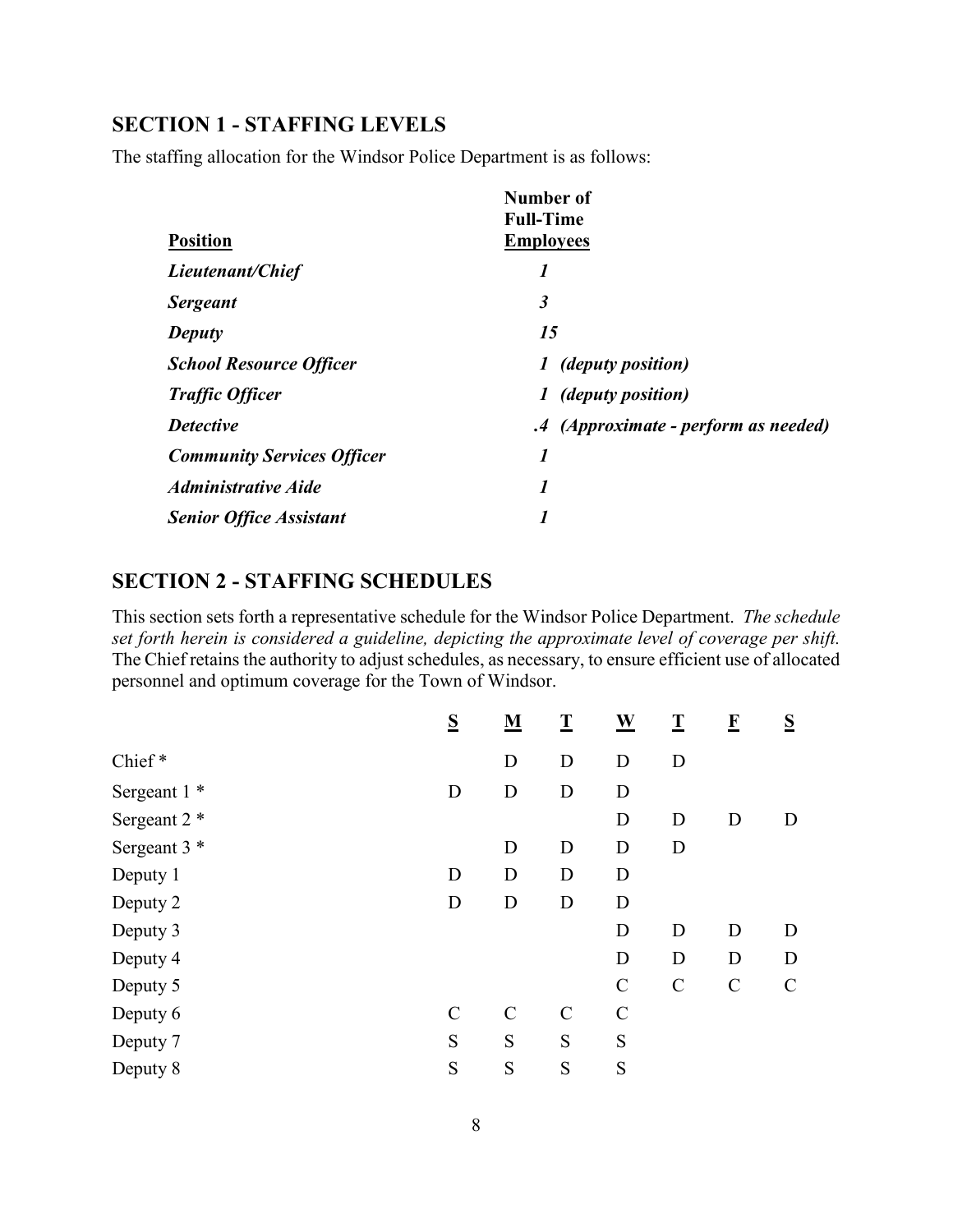|                              | S | M | T | W | T | $\mathbf{F}$ | $S_{\parallel}$ |
|------------------------------|---|---|---|---|---|--------------|-----------------|
|                              |   |   |   |   |   |              |                 |
| Deputy 9                     |   |   |   | S | S | S            | S               |
| Deputy 10                    |   |   |   | S | S | S            | S               |
| Deputy 11/K-9                |   |   |   | S | S | S            | S               |
| Deputy 12                    | G | G | G | G |   |              |                 |
| Deputy 13                    | G | G | G | G |   |              |                 |
| Deputy 14                    |   |   |   | G | G | G            | G               |
| Deputy 15                    |   |   |   | G | G | G            | G               |
| School Resource Officer*     |   |   | D | D | D | D            |                 |
| Traffic Officer*             |   | D | D | D | D |              |                 |
| Community Services Officer * |   | D | D | D | D |              |                 |
| Admin Aide                   |   | D | D | D | D |              |                 |
| Senior Office Assistant      |   |   | D | D | D | D            |                 |

D = Day Shift (Normally scheduled from 6AM to 4PM for patrol; 7:30AM to 5:30PM for office staff)

C = Cover Shift (Normally scheduled from 2PM to 12PM)

S = Swing Shift (Normally scheduled from 4PM to 2AM)

 $G =$  Grave Shift (Normally scheduled from 8PM to 6AM)

\* A flexible work schedule will be allowed, as necessary, in order to accommodate evening or weekend activities within the normal 40-hour workweek.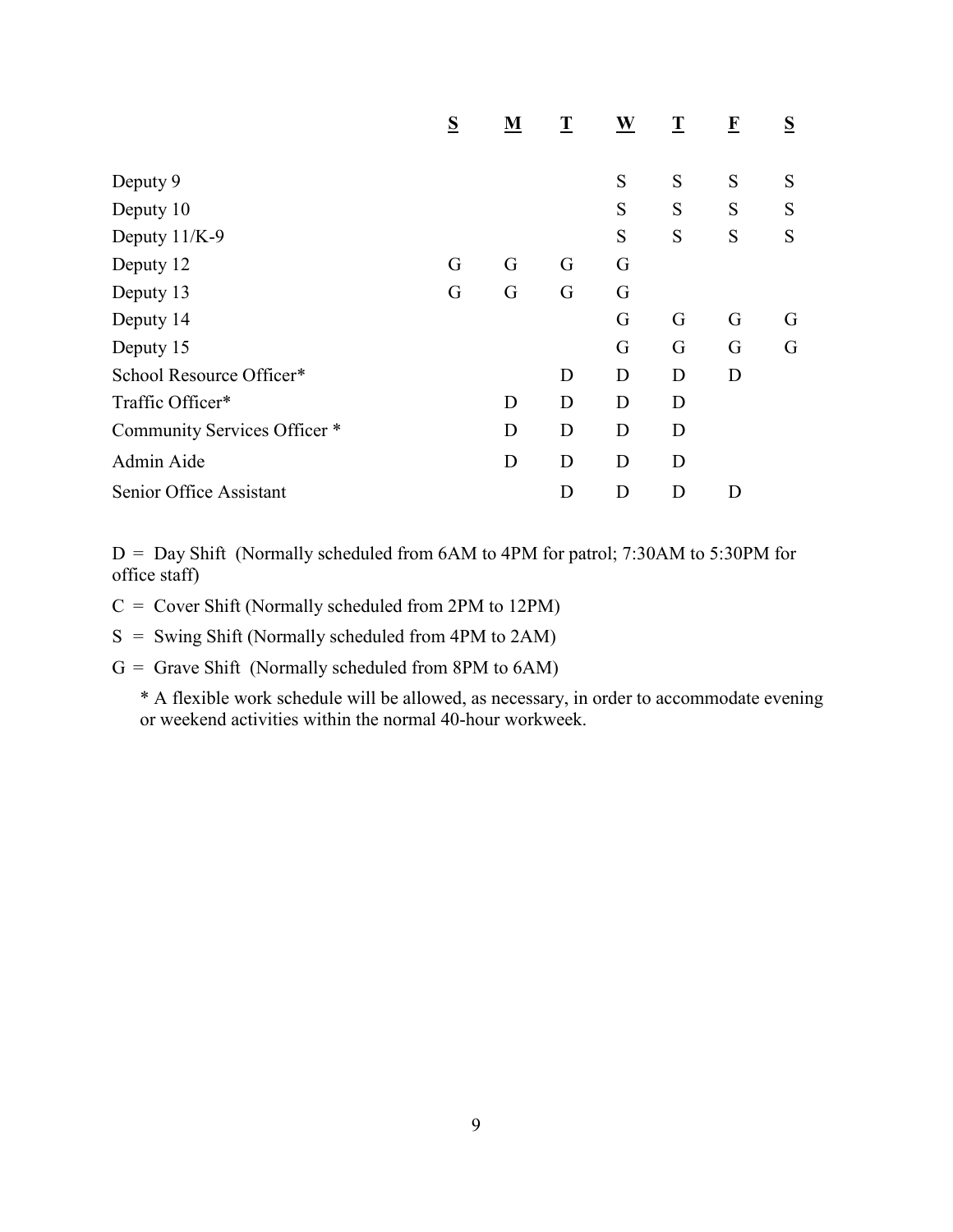# **SECTION 3 - POSITION DESCRIPTIONS**

# *Lieutenant:*

The Lieutenant, acting as the Chief of the Windsor Police Department, will be responsible for the management, direction, and control of all operational and administrative aspects of the law enforcement and community crime prevention services within the Town of Windsor. As the primary representative of the Windsor Police Department, the Chief will perform the following:

- Participate as a member of the Sonoma County Law Enforcement Chief's Association
- Attend Town Council, community, and other meetings as required by Town Manager
- **Provide support to Town policy advisory commissions and committees**
- Act as member of the Town of Windsor executive management staff
- Respond to the Town Manager and Town Council
- Act as liaison to:
	- Town Agencies and Staff,
	- Windsor Schools,
	- District Attorney,
	- State and Federal Law Enforcement Agencies, and the Media
- Function as the Law Enforcement: Mutual-Aid Coordinator, and HAZ/MAT Coordinator

Daily operation and management of the Windsor Police Department will involve functions such as the following:

- Plan and coordinate security for special events
- Develop long and short-term department goals
- **Perform operational audits aimed at increasing effectiveness and reducing liability**
- **Prepare and manage the department's budget**
- Develop new crime prevention programs and manage existing programs
- Develop and/or review policies and procedures
- Respond to law enforcement calls as necessary
- Develop and/or review town ordinances
- Develop traffic-management plans
- Work with the Investigations Lieutenant to assign and monitor critical investigations
- **Prepare written status reports**
- Develop enhanced law-enforcement programs such as reserves, volunteers, and explorers
- Develop community-oriented-policing strategies
- Investigate and resolve citizens' complaints
- **Supervise juvenile programs**
- Meet with citizen groups
- **Perform personnel management functions such as: Personnel selection,** Staff development, and Performance evaluations.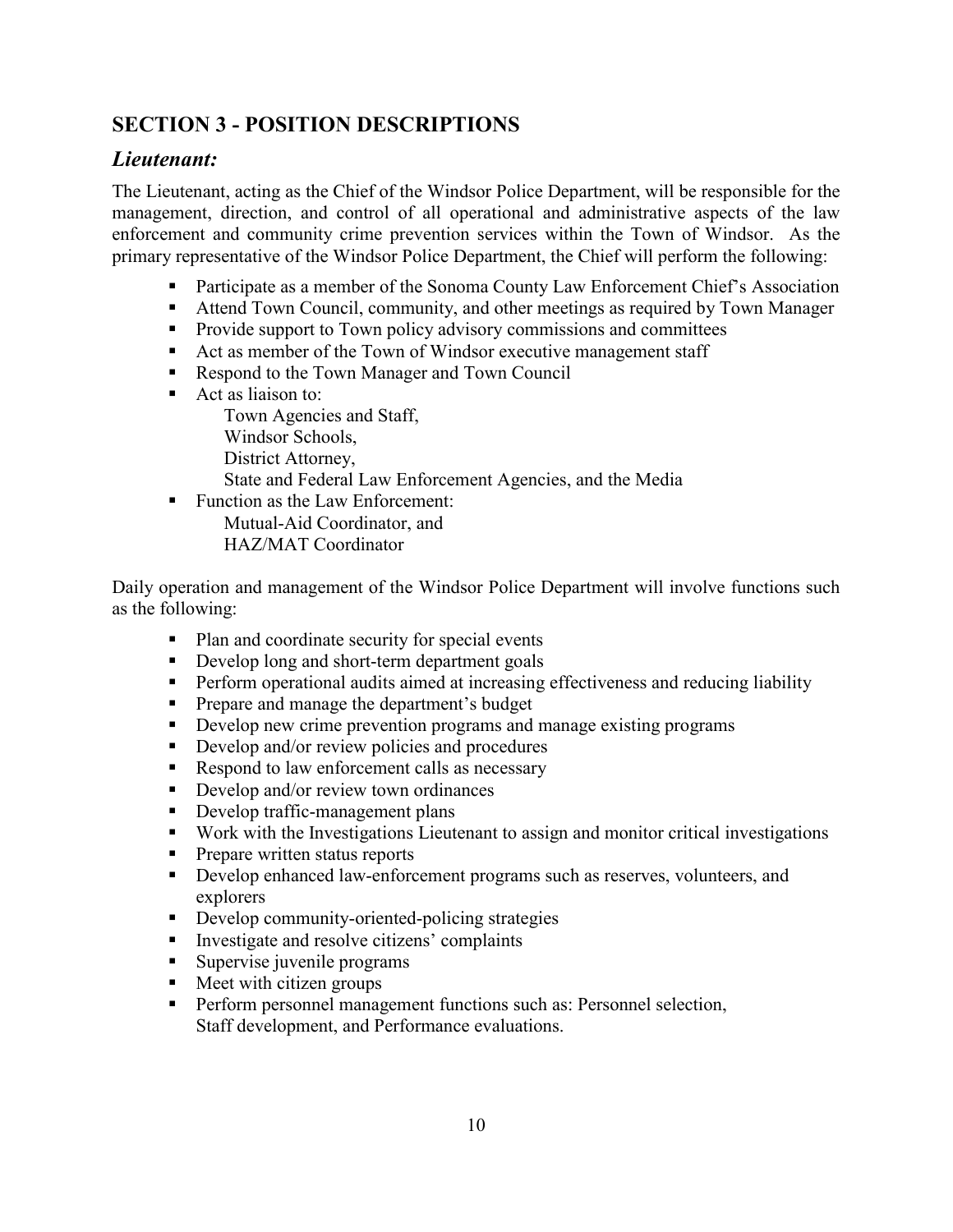# *Sergeant:*

The Sergeants will assist the Chief in the management, direction, and control of the law enforcement and community crime prevention services within the Town of Windsor. Typical duties and responsibilities include:

- **Perform the role of Acting Chief during any absence of the Chief.**
- **Perform duties delegated by the Chief, or assigned by the Sheriff in the Chief's absence**
- **Prepare employee schedules and evaluations**
- Develop and implement training programs
- Supervise traffic enforcement
- Supervise evidence collection
- Review and approve reports
- **Provide back-up support to officers and respond to calls for service as necessary**
- Manage and control crime scenes
- **Testify in court as required**
- Assist in the development and management of the Department's budget
- Conduct internal affairs investigations
- Plan, assign, and supervise work of Department staff
- Assign and manage all law enforcement equipment
- Assist with the development of Town ordinances
- Coordinate with the Town Planning Department
- Coordinate any multi-agency responses
- Act as HAZ/MAT incident coordinator
- $\blacksquare$  Identify community problems and concerns
- **Supervise explorer and reserve programs**
- Supervise initial investigation of crimes
- **Implement directed-patrol strategies**
- **Implement community-oriented-policing philosophy**
- Handle citizens' complaints

### *Deputy:*

The Deputies perform a variety of law-enforcement and crime prevention work. They strive to maximize positive interaction with citizens through a Community Oriented Policing approach to performing functions. Typical duties and responsibilities include:

- Patrol assigned areas
- **Testify in court as required**
- **Prepare reports regarding crimes, accidents, or similar circumstances**
- Report potentially unsafe conditions relative to traffic and other law-enforcement matters
- Serve warrants and make arrests
- **Arrest and interrogate suspects**
- **Enlist community support to resolve specific community problems**
- **Enforce laws, including traffic laws and Town ordinances**
- **Transport prisoners to County jail**
- Gather evidence and interview victims and witnesses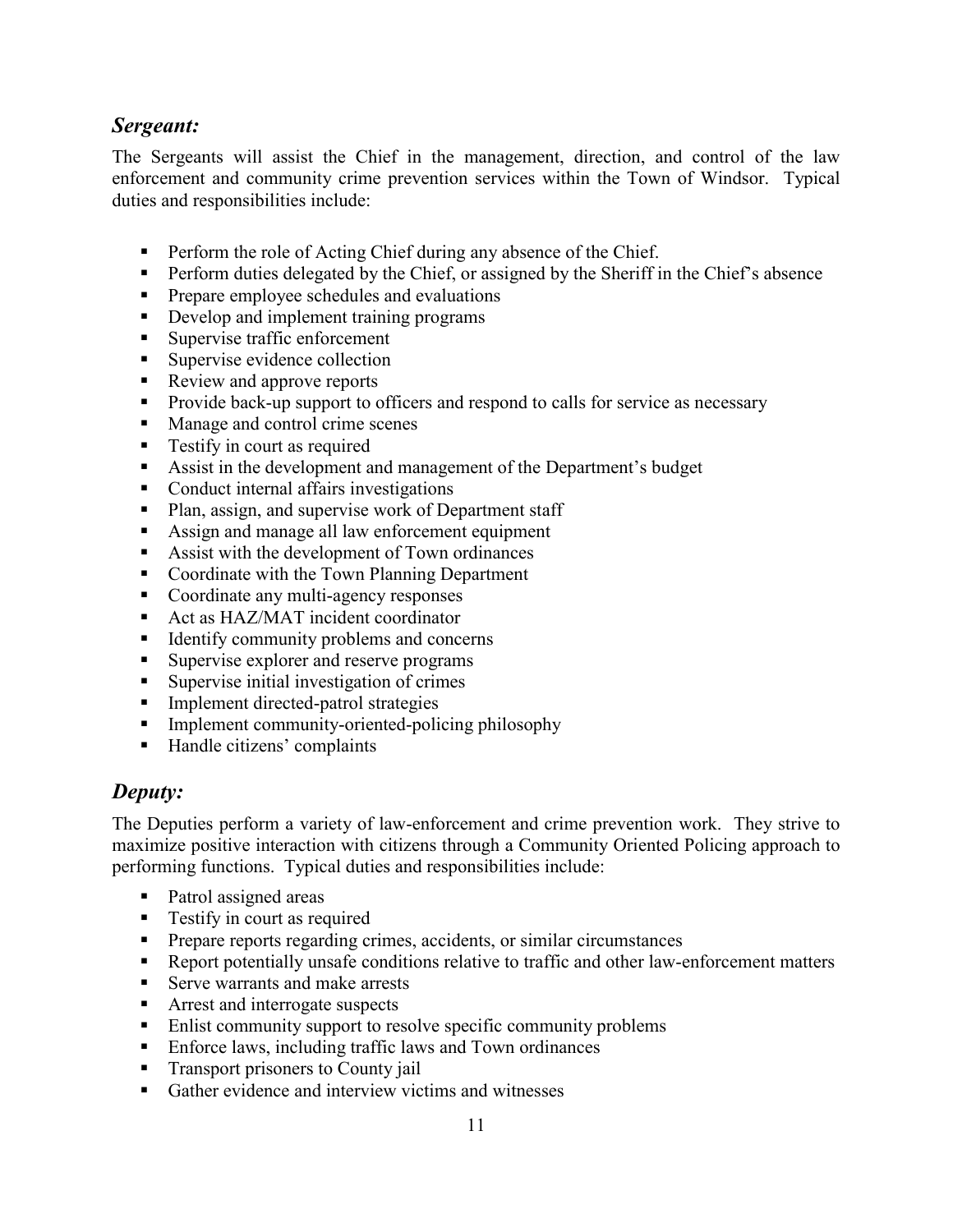- **Investigate complaints and criminal violations**
- Attend community meetings and support activities of the Community Services Officer
- Serve legal papers, such as subpoena
- **Perform stakeouts and operate surveillance equipment**
- Receive and handle evidence and property
- **Investigate traffic accidents, and administer basic first aid**

### *School Resource Officer:*

The School Resource Officer is devoted full time to the various campuses of the Windsor Unified School District. This officer is devoted to accomplishing the following:

- **Develop necessary programs, such as School Attendance Review Board (SARB), School** Attendance Review Teams (SART), and monitor truancy issues
- Work with the Windsor Youth and Family Services Counselor to be pro-active in reducing juvenile crime
- Attend extracurricular activities
- **•** Deter crime on or around school campuses by his presence and relationship with school staff and students
- Help schools develop and train staff in the implementation of emergency-response plans
- Be a resource to provide referrals to support services to parents, students, and staff
- Provide faculty, parent, and student training on current issues
- **Provide consistent service to all school administrators, staff, and students**

# *Traffic Officer:*

The Traffic Officer is assigned full time to address traffic issues that the Town Council, Town Manager, Police Chief, sergeants and other officers, and citizens have identified. Their mission is to identify traffic problems, and work collaboratively to resolve or mitigate them to improve traffic safety in the Town of Windsor. To achieve this goal the officer is assigned a traffic enforcement car, a police motorcycle, and provided with equipment and training specific to this discipline. They will:

- Work with Town staff on traffic flow and design issues to mitigate traffic problems
- Conduct educational programs on traffic-related issues with high-risk groups, such as juvenile drivers
- Develop and maintain a relationship with the School Resource Officer and the Windsor School District to solve traffic issues related to schools and inexperienced drivers
- **Supervise the placement of the Town's radar trailers by the CSO**
- Attend neighborhood meetings to work with local residents to find solutions to traffic problems
- Report to the traffic sergeant and the police Chief on traffic issues, providing potential solutions
- Review all traffic reports for consistency and accuracy, and to monitor trends
- Be responsible for the collection of traffic statistics to assist the sergeant, Chief and Town in planning future solutions to problems and to minimize legal liability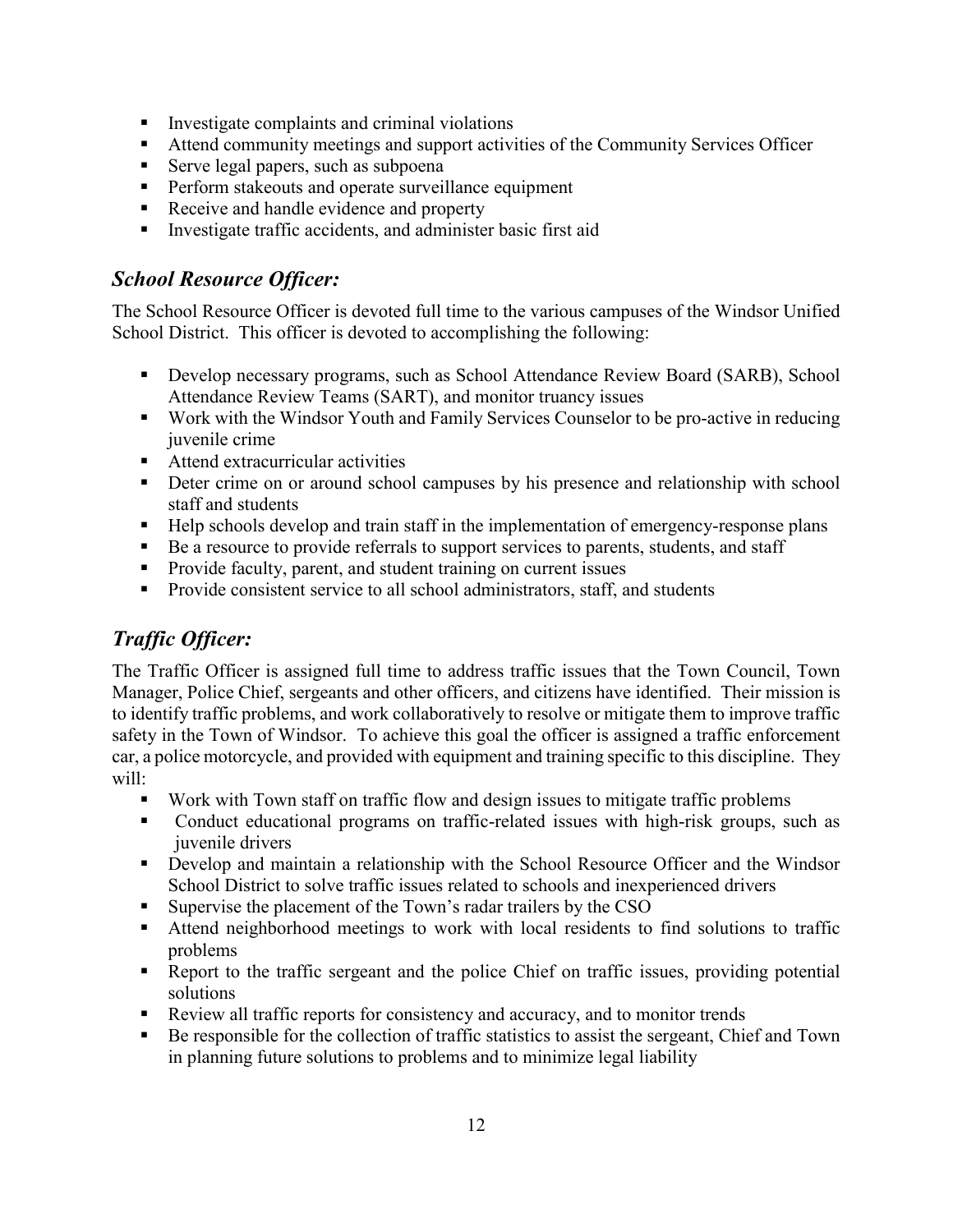# *Community Services Officer:*

The Community Services Officer (CSO) assists the public, the officers, and other personnel by performing a variety of public-relation, technical, clerical and other support activities related to crime-prevention and law-enforcement functions. Typical duties of the CSO include:

- Making presentations to town staff, the public, and other government agencies regarding crime prevention activities
- Enforce parking violations  $&$  complaints
- Administration of the Abandoned Vehicle Abatement Program
- Assisting in the management of law-enforcement material, equipment, and supplies
- Assisting the public by providing general information, as required
- Placing the Town's radar trailers at the direction of the traffic sergeant and the traffic officer
- Taking crime reports, which have no suspect information, at the front desk
- **Testifying in court, as required**
- Handle and transport all evidence and safekeeping items
- **Performing crime-prevention activities, including:**

Researching community problems, and work with the appropriate resources to resolve them,

Making presentations to community organizations, schools, or similar audiences,

- Conducting neighborhood watch and business watch meetings,
- Disseminating specific crime-prevention information,

Conducting public, and crime-prevention surveys, and performing child safety car seat installations

#### *Administrative Aide:*

The administrative aide will perform general office management and support functions for the Windsor Police Department. Typical duties and responsibilities include:

- **Providing administrative support for the Chief and other department staff as needed**
- Assisting the public by answering inquiries regarding services, programs, and records
- Gathering data for use in the preparation of the annual report and budget
- **Preparing quarterly reports on the Towns Abandoned Vehicle Program**
- Assist in developing, preparing, and monitoring various programs, including grants, budget items, staff reports, and items for the Town Council
- Receiving and forwarding complaints to the appropriate staff for resolution
- Administer grants received directly to the Town
- Facilitate contract security agreements
- Work with Sheriff's Office Department Analyst to facilitate the Equitable Sharing Agreement
- **Function as the Communications Dispatcher at the Town's Emergency Operations Center**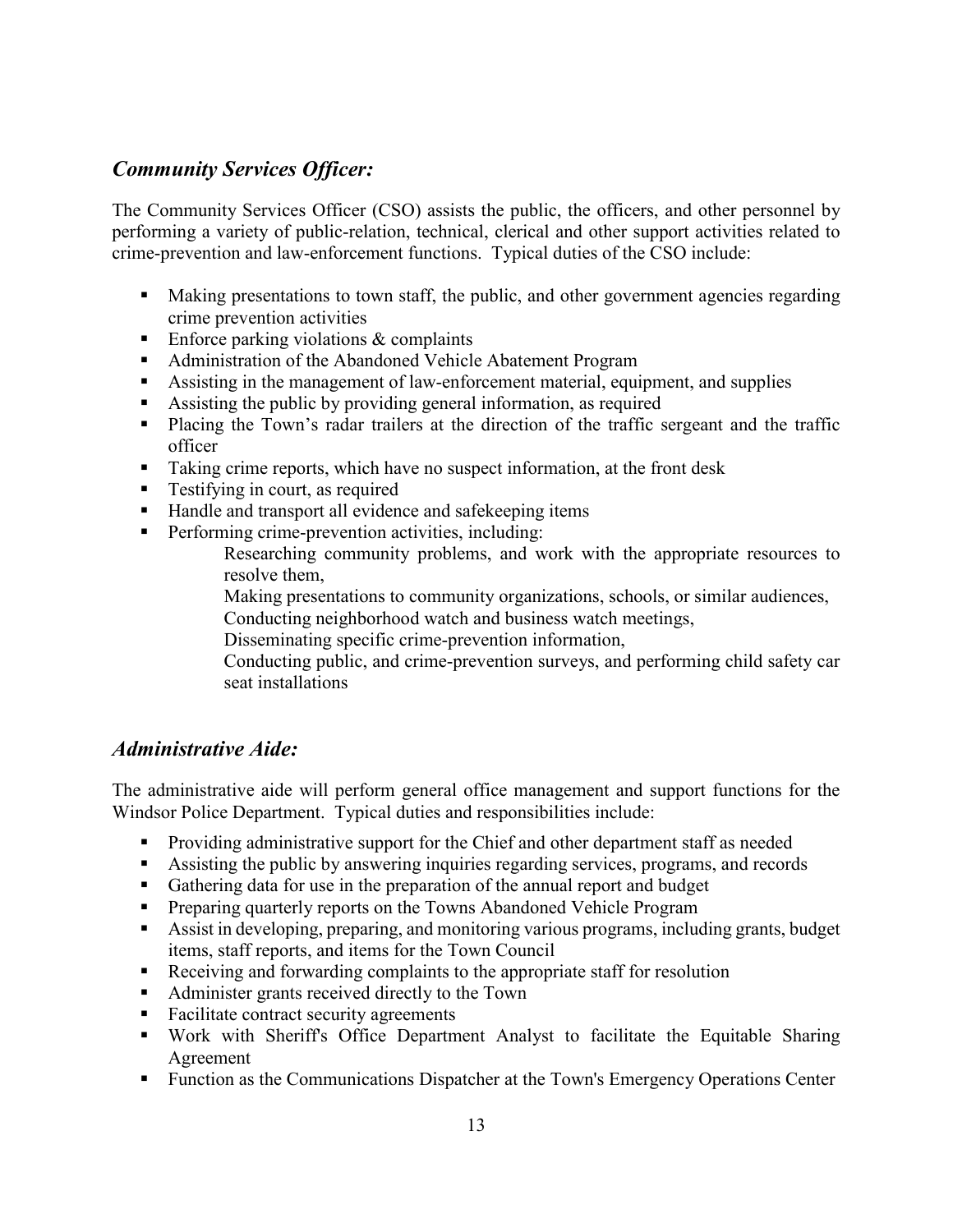# *Detective:*

The Town contracts for .4 detective's position. Although no individual detective is assigned to the Town, Sheriff's detectives and Gang Enforcement deputies will be responsible for the thorough investigation of certain complaints and criminal violations. Duties and responsibilities of the detective include the following:

- Making arrests as necessary
- **Preparing detailed reports documenting the investigation for prosecution by the District** Attorney's office
- Receiving and directing phone calls, visitors, and mail
- Supporting patrol deputies in the investigation of crimes
- $\blacksquare$  Interviewing victims and witnesses.
- Conducting in-depth investigations of criminal activity
- Reviewing and analyzing certain criminal complaints
- Interrogating suspects
- Obtaining evidence in support of investigations
- Planning and coordinating stakeouts and operating surveillance equipment
- **Testifying in court as required**
- Participating in the preparation and service of search warrants
- **Monitoring gang members and enforce gang related crimes**

### *Senior Office Assistant:*

This position performs general office duties and support functions for the Windsor Police Department under the direction of the administrative aide and Chief. Typical duties and responsibilities are similar to the administrative aide's and include:

- Assigned to the front desk answering telephones and assisting lobby visitors
- Receiving specific permit applications, and coordinating background investigation with the Sheriff's Office
- **Providing clerical support for the administrative aide, Chief and department staff**
- Assisting the public by answering inquiries regarding services, programs, and records
- Receiving, processing, and routing mail
- Compiling relevant information for use by staff in replying to complaints or inquiries
- **Performing clerical duties for the department**
- Assisting the administrative aide in maintaining files
- Releasing crime reports to the public

The Chief of Police retains the authority to modify any or all of the above-listed job duties as needed to provide the best possible law enforcement service to the Town of Windsor and its citizens, so long as such modifications are consistent with employee job specifications and Civil Service requirements. The Chief shall notify the Sheriff if any intended modifications may affect the workload of the Sheriff's Department, and obtain the Sheriff's consent to such modifications prior to implementation.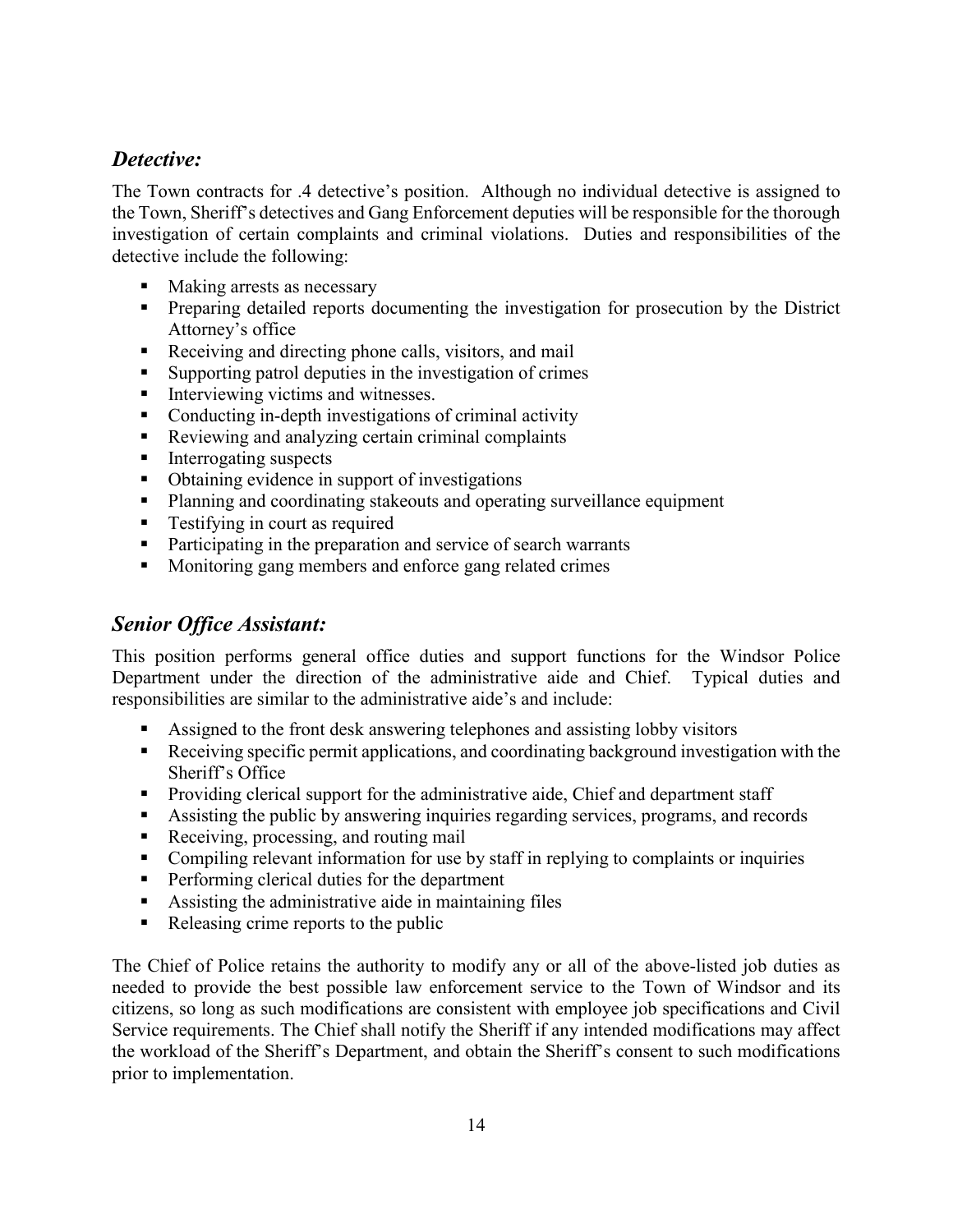# **SECTION 4 - PROGRAM DESCRIPTIONS**

# *Police Administration and Support Services:*

Police Administration provides for the management, coordination, and administration of all law enforcement activities for the Town of Windsor. Administrative and support services will be performed by individuals who are charged directly to the Town under this Agreement, as well as by numerous individuals at the Sheriff's main office in Santa Rosa whose effort is included within indirect expenses. Support from the main office will be provided primarily out of Administrative Management, Personnel, Payroll, Accounting, Purchasing, Central Information Bureau, Property/Evidence, Crime Analysis, and Dispatch.

The Chief and the administrative aide, with the assistance of the senior office assistant, will perform the primary administrative functions within the Windsor Police Department. The Chief is assigned overall management responsibility for the department. The Chief's efforts will focus on providing optimum services to the Town of Windsor through efficient and effective use of available personnel, facilities, and equipment. The administrative aide will provide general office management and clerical support for the Windsor Police Department. The administrative aide will also perform certain reception and records-management services at the department police station in Windsor, as set forth below:

#### General Assistance and Information

Department staff (primarily the administrative aide and senior office assistant) will receive and direct phone calls, mail, and visitors coming into the police station. Reasonable efforts will be made to answer public inquiries related to department services, programs, and records.

#### Permits and Licensing

The Agreement between the County of Sonoma and the Town of Windsor provides for the processing of applications for certain licensing ordinances of the Town. Such applications will be received at the Windsor Police Station and forwarded to the Sheriff's main office for processing by the Central Information and Investigation Bureaus, as set forth in the Agreement. All persons applying for concealed weapons permits will be directed to the Sheriff's main office.

#### Registrants (Sex, Narcotics, Gang and Arson)

Individuals will be directed to register at the Sheriff's main office.

#### Record Maintenance

Staff at the Windsor Police Department will forward all incident reports and arrest records to the Sheriff's main office. Said reports will be entered into the automated Records Management System and will be maintained at the Sheriff's main office.

All incident reports, arrest records and other records maintained in connection with this Agreement, whether retained at the Sheriff's department or the Town of Windsor Police Department will be subject to retention schedules established by the Sheriff, the County of Sonoma, and the Town of Windsor.

#### Copies of Records

Copies of certain records are processed at the Police Department.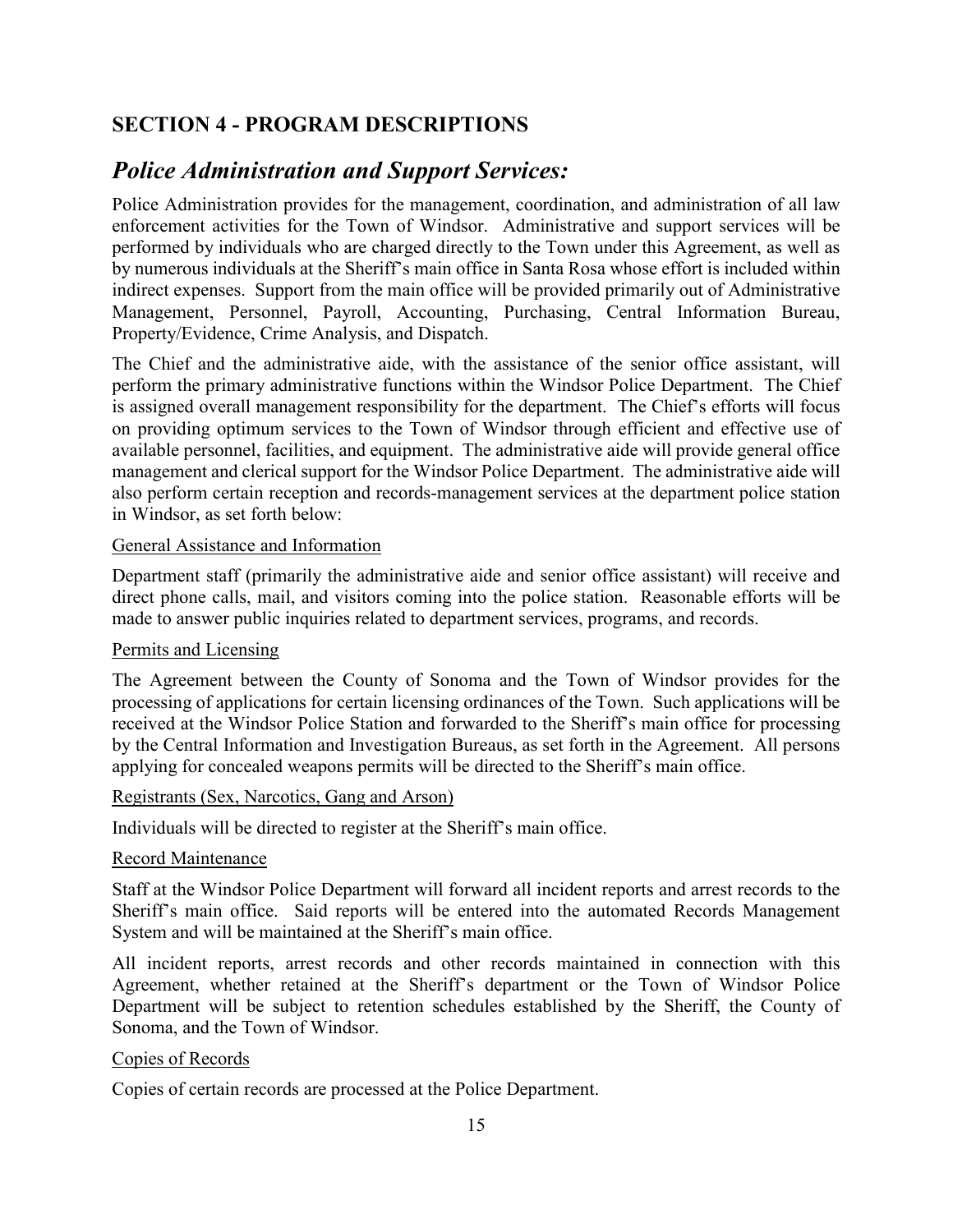#### Requests for Information Under the Freedom of Information Act

All requests for information under this circumstance will be referred to the Sheriff's Department.

# *Police Patrol and Traffic Enforcement:*

The patrol program includes a variety of law enforcement activities performed by sworn peace officers. Officers will perform directed patrolling based upon patterns of criminal activity occurring, or anticipated to occur, within specific areas. Officers will respond to calls for service and initiate activity, as required. Other law enforcement activities delineated within the position descriptions for deputies (such as investigating complaints and criminal violations, arresting and interrogating suspects, preparing reports, etc.) will be performed as required.

The full-time traffic enforcement officer, and to the extent possible, the other patrol officers will enforce the Vehicle Code and traffic/vehicle related ordinances adopted by the Town of Windsor. The traffic enforcement program will provide for the investigation and documentation of traffic collisions, as well as for apprehension and arrest of persons driving under the influence. The police department implemented a Traffic Warning Citation program. All drivers who are given warnings for traffic violations will be issued Warning Citations. The Warning Citations will be kept in-house and entered in the computer system. Dispatch will then be able to advise officers if the driver has been given a warning. The traffic program will not provide for routine parking enforcement, unless specific enforcement situations are agreed upon by Memorandum of Understanding pursuant to provision 7 of the Agreement between the County of Sonoma and Town of Windsor. The Town of Windsor will be responsible, separate and apart from this Agreement, for any routine enforcement of ordinances/code relating to parking. Nothing in this paragraph shall, however, be deemed to preclude officers from issuing parking violations as they may deem appropriate.

The police patrol program will provide for initial response to calls for service related to dangerous animal situations, or noise disturbances caused by animals; however, the Town of Windsor will be responsible, separate and apart from this Agreement, for general animal control and enforcement of ordinances/code relating to animals.

Consistent with the Department's community-oriented-policing philosophy, continual effort will be made through the patrol program to maximize positive interaction with citizens in an effort to achieve greater community trust, respect, and support. The patrol officers will strive to build productive relationships with individuals, businesses, schools, and community organizations through participation in a variety of special programs such as those listed below:

#### Problem-Oriented Policing

When officers or members of the community identify specific problems, the department will formulate and implement solutions with direct and active input from the community.

#### Drug Abatement

Officers will enlist the support of landlords to eradicate known drug dealers from rental properties.

#### Marijuana Muni-Code Enforcement

Officers will assist the Town's Code Enforcement Officers, who are the lead investigators, with enforcing marijuana muni-code violations.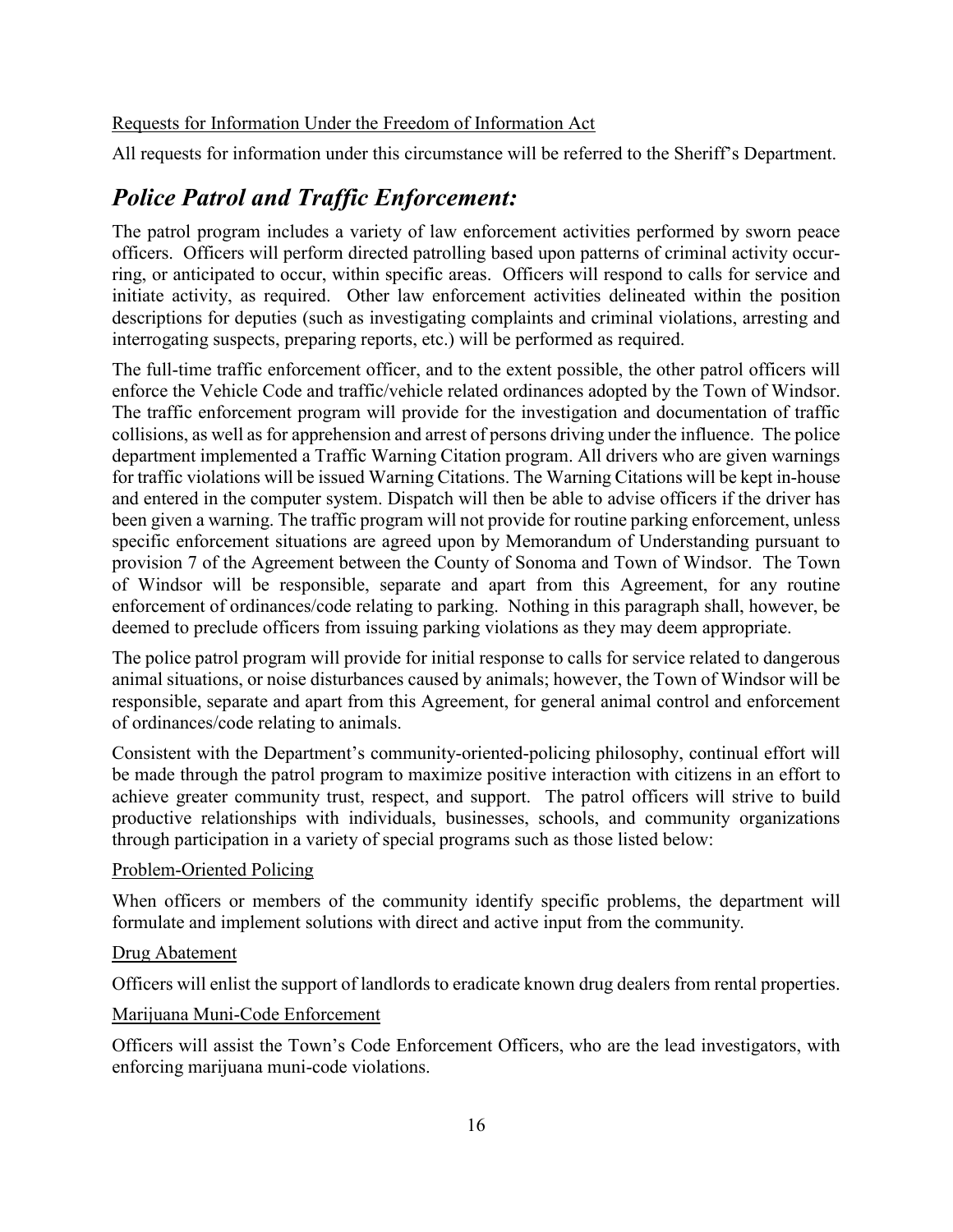#### Vehicle Abatement

Community Services Officer will continue an abandoned vehicle-abatement program, wherein abandoned vehicles will be towed at no expense to the reporting party or Town, thereby beautifying the neighborhoods.

#### Bicycle Patrol

Officers may patrol throughout neighborhoods on bicycles in an effort to positively interact with community members at a different level.

#### Drug-Free Zones

Patrol officers and the Community Services Officer will work with schools and community members in an attempt to establish specific geographical areas as "drug-free zones" and to ensure enforcement within such areas. Within drug-free zones, frequently schools or parks, enhanced sentences may be placed upon criminals who expose children and other community members to drugs.

#### Adopt-A-Cop

Schools may bring officers onto the school grounds to positively interact with children. The aim of the program is to allow children to experience law enforcement in a positive environment, in an effort to build trust and support.

#### Landlord/Tenant Resolution Program

Officers will attempt to help landlords and tenants resolve disputes through discussions in an effort to avoid more serious conflicts and potential criminal actions.

#### Knock & Talk

Where drug activity is suspected in residential areas, but insufficient evidence exists to obtain a search warrant, officers may utilize the "knock and talk" approach. Officers make an unannounced visit to the residence where they request the occupant's permission to enter the premises to discuss the suspected illegal activity. Arrests sometimes result directly from this type of authorized entry. Often only a discussion takes place; however, further drug activity is frequently curtailed as a result of the individual's awareness that a high level of law enforcement presence will continue.

#### Neighborhood Watch

This program focuses on reducing crime through active participation of citizens. Although neighborhood watch meetings are primarily organized and conducted by the CSO, sworn officers will participate when considered appropriate. Reasons why a sworn officer may be required include: bilingual communication is anticipated; specialized topics (such as gang awareness), or the use of specialized equipment will be discussed; the anticipated atmosphere of a particular meeting warrants an increased law-enforcement presence; a CSO, or the community, has specifically requested the presence of an officer for some other reason, consistent with a community-oriented-policing approach.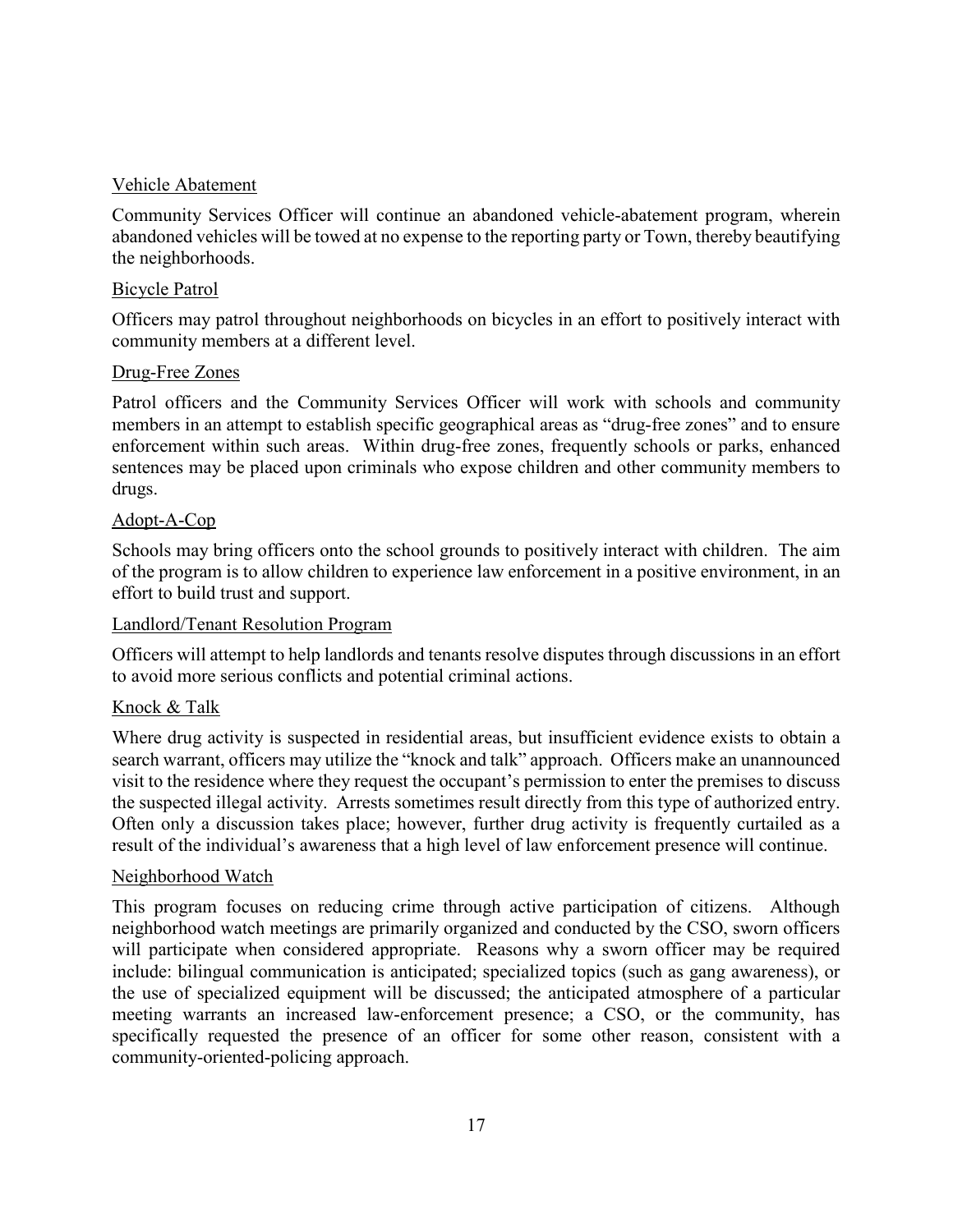#### Business Watch

This program focuses on reducing crime through active participation of business owners. As with Neighborhood Watch, the CSO takes the lead in coordinating business watch meetings and sworn officers will participate when considered appropriate.

#### Vacation House Checks

Patrol officers will attempt to provide extra patrol for vacationing residents.

#### Business Checks

Patrol officers will attempt to provide extra security for businesses when closed.

#### Gang Suppression

Through participation in educational programs, contact with gang members, and strict enforcement of laws, Windsor police officers will endeavor to suppress criminal gang activity.

#### Police K-9 Program

K-9 handler and his three year old K-9 partner *"Duke,"* who joined the department in 2020, have completed training to track and apprehend fleeing/hiding suspects, drug detection and article search capabilities.

# *Police Investigations***:**

Patrol officers perform most investigative services required in connection with misdemeanor and traffic offenses, and may commence investigations in connection with more serious offenses. The investigations program provides for in-depth investigation of suspected or actual criminal activity by trained detectives, thus relieving patrol officers to perform other required patrol services. Investigators will be assigned to cases based upon case screening procedures utilized by the Sheriff's Department, or at the discretion of the Chief. Investigative services will include the analysis of complaints, thorough investigation of crimes and crime scenes, interrogation of accused persons, collection and handling of evidence, and detailed reporting of all findings. The assigned detective will monitor the case through the criminal justice system until its conclusion.

# *Community Services:*

Various community outreach and crime prevention activities are provided through this program. This program is be staffed by the Community Services Officer (CSO). The CSO's activities will focus on educating the citizenry in techniques to reduce crime in their neighborhoods and businesses. A primary objective of the program is to provide for positive communication between the Department and community members, thus increasing the level of trust and support. Communication may occur during meetings and presentations conducted primarily for businesses, neighborhood organizations, community groups, and schools, as well as in written correspondence and newsletters to be prepared by the CSO. Special activities such as the following may be coordinated by the CSO: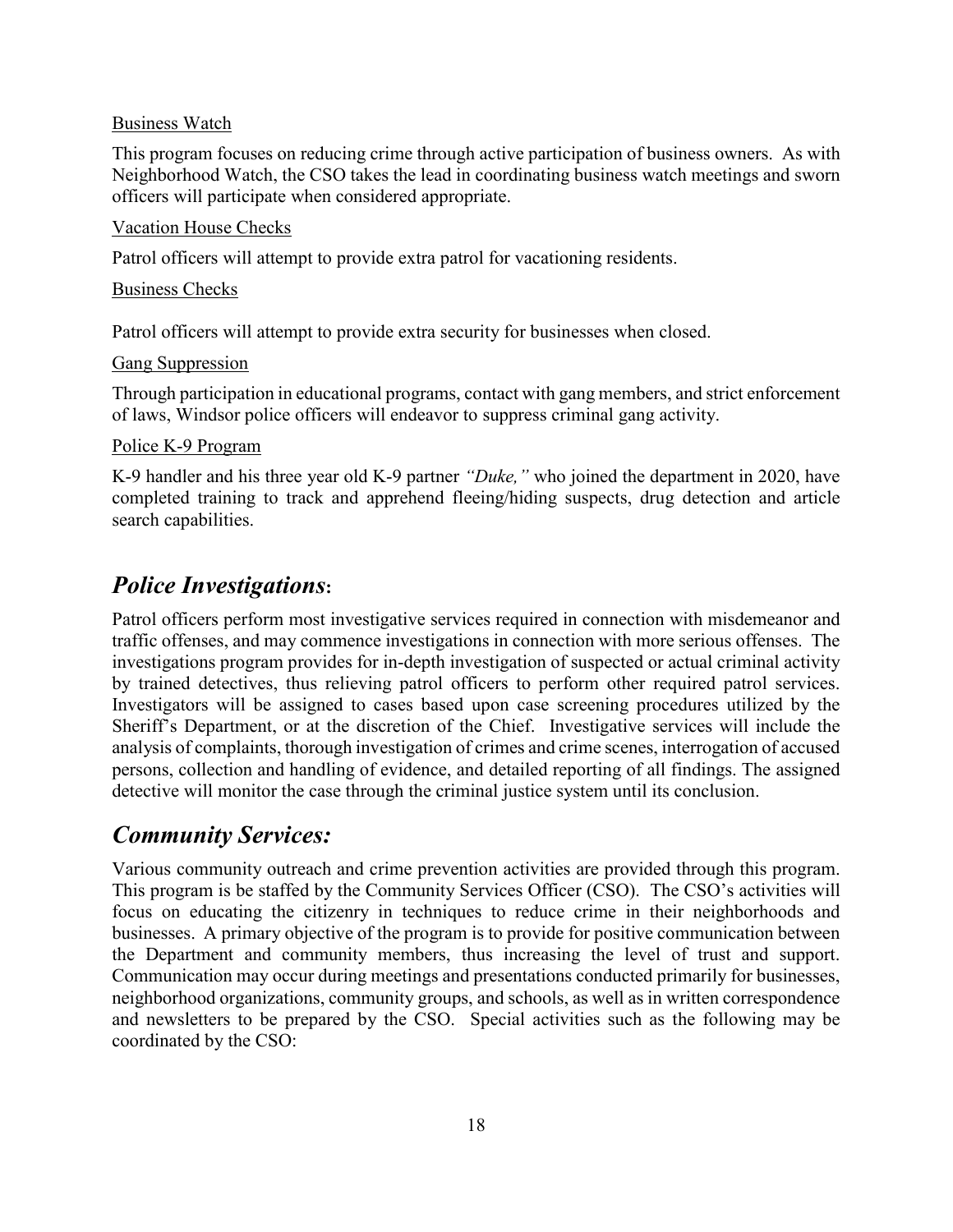#### Neighborhood Watch

As noted above, this program focuses on reducing crime through active participation of Windsor residents. Meetings and presentations will be coordinated by the CSO in areas that have on-going programs and neighborhoods that have not been active in crime prevention will be targeted for new programs. A significant amount of the CSO's effort will be expended in connection with neighborhood watch.

#### Business Watch

This program is similar to the neighborhood watch program, however it concentrates on business areas and business owners.

#### Senior Program

Senior citizens may be enlisted to assist in pro-active law enforcement activities.

#### Bicycle Safety

In coordination with the schools, programs may be developed to educate children in bicycle safety.

#### Personal Safety

Target groups (primarily youth, women, and seniors) are provided safety information that relates to their particular needs and concerns.

#### Drug Prevention Education

Programs are established through the schools in order to educate children relative to the hazards of drugs.

#### Gang Suppression

Programs are developed to educate youth and adults regarding the problems associated with gangs.

#### Crime Prevention Volunteer Program

An effort will be made to enlist community members to implement crime prevention projects.

#### Crime Free Multi-Housing Program

A program designed to reduce crime, drugs, and gangs on multi-housing properties.

# **SECTION 5 - TRAINING REQUIREMENTS**

Training such as the following is anticipated during the period from July 1, 2021 to June 30, 2022:

Continuous Proficiency Training: This is a required course designed to maintain proficiency of sworn personnel in regards to new laws, new procedures, and department operational changes.

Internal Affairs Investigation: Sergeants assigned to Windsor Police Department will be required to complete this 24-hour course. This will allow them to properly conduct investigations into alleged misconduct by officers when the allegation does not meet the policy requirements for an investigation by the Internal Affairs Bureau.

Basic Traffic Investigation: This 40-hour course for all sworn officers provides instruction relative to investigation and documentation of traffic accidents.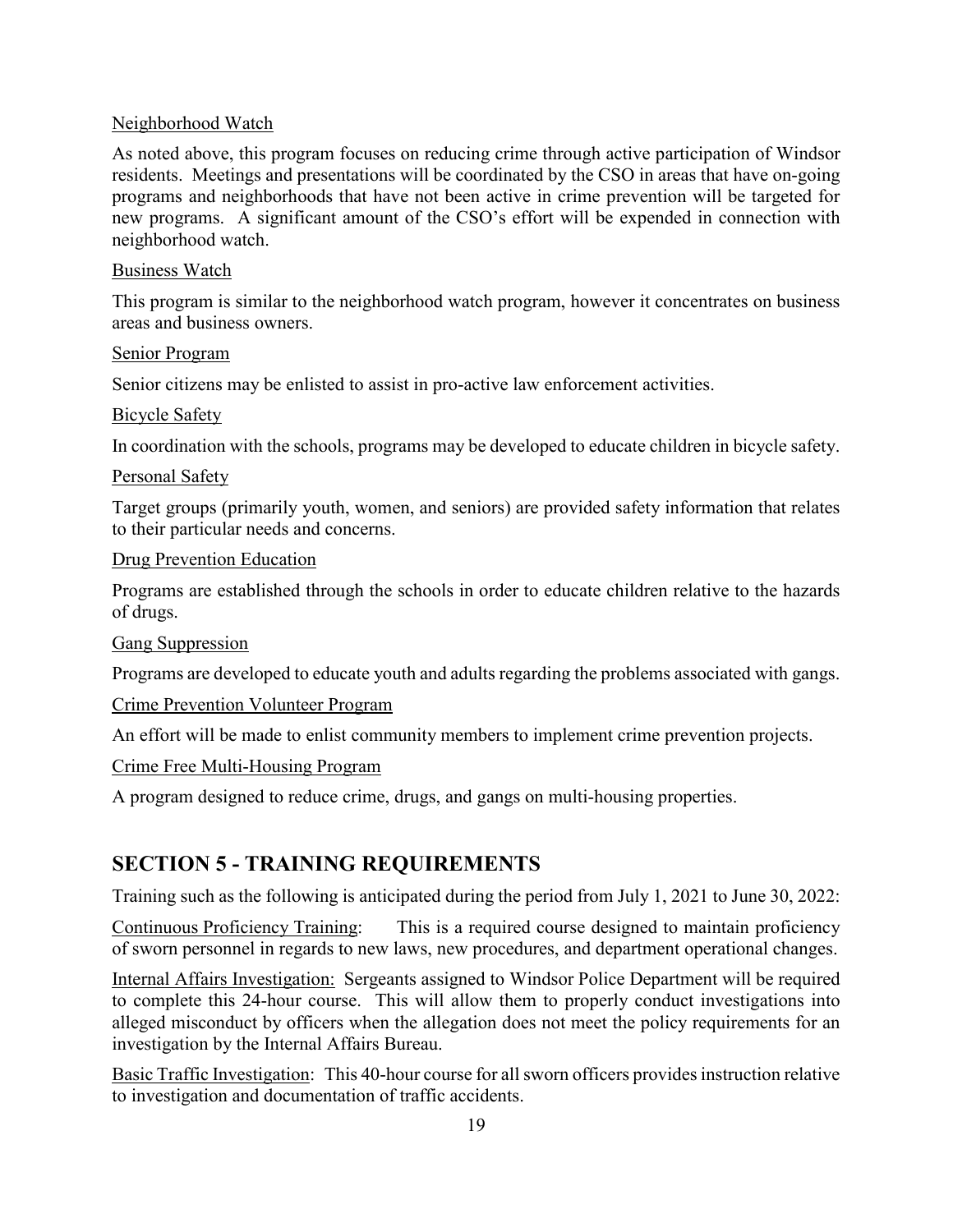Intermediate Traffic Investigation: This is a 40-hour course for sworn officers that addresses intermediate accident investigation techniques, such as skid mark analysis, and prepares officers to testify as expert witnesses.

Advanced Traffic Investigation: This 80-hour course for sworn officers, addresses advanced techniques of accident investigation, and allows them to competently investigate highly technical aspects of traffic accident. It also prepares them to investigate serious-injury and fatal accidents.

Traffic Lidar Enforcement: This 24-hour course for all sworn officers, addresses techniques and applicable laws associated with the use of Lidar for speed enforcement.

Hazardous Materials Incident Commander: This 40-hour course instructs officers in the standardized statewide techniques utilized to manage hazardous materials incidents. The job descriptions for the Lieutenant and two Sergeants require them to be the on-scene Incident Commanders for these incidents.

CIT (Crisis Intervention Training): This training teaches officers how to handle people who are in a "crisis" type situation due to mental health issues and/or drug influence. This is a 40 hour course and the plan is to have all staff trained over the next three years. All Windsor officers have completed this training.

Other Miscellaneous Training: Periodically, there may be other training opportunities that would benefit the staff at the Windsor Police Department, such as those addressing community oriented policing, gang suppression, crime prevention, or other special topics of interest to Town. Staff members may be authorized to attend such training as deemed appropriate by the Chief or as required by law.

#### **SECTION 6 - VEHICLE REQUIREMENTS**

The following vehicles (with associated equipment) have been furnished and will be maintained by the Town of Windsor pursuant to the provisions of the Agreement for Law Enforcement Services between the County of Sonoma and the Town of Windsor:

1 Unmarked vehicle (assigned on a full-time basis to the Lieutenant/Chief)

1 Unmarked vehicle (used primarily by the administrative sergeant as well as utilized by plain clothes officers for undercover operations)

- 11 Patrol vehicles (utilized by the Sergeants and Deputies during assigned shifts)
- 1 Crime Prevention Vehicle (utilized by the CSO on assigned shifts)
- 1 BMW motorcycle

### **SECTION 7 - EQUIPMENT REQUIREMENTS**

The parties acknowledge that various items of equipment may be required to support the operational needs of the Department throughout the period covered by this Service Plan. The following are representative of the type of items anticipated to be necessary: cellular phone; camera; flashlights; bicycle and accessories; portable radios; duty weapon; latent fingerprint kit; body worn cameras, etc. The Chief will authorize actual purchases as specific needs are further